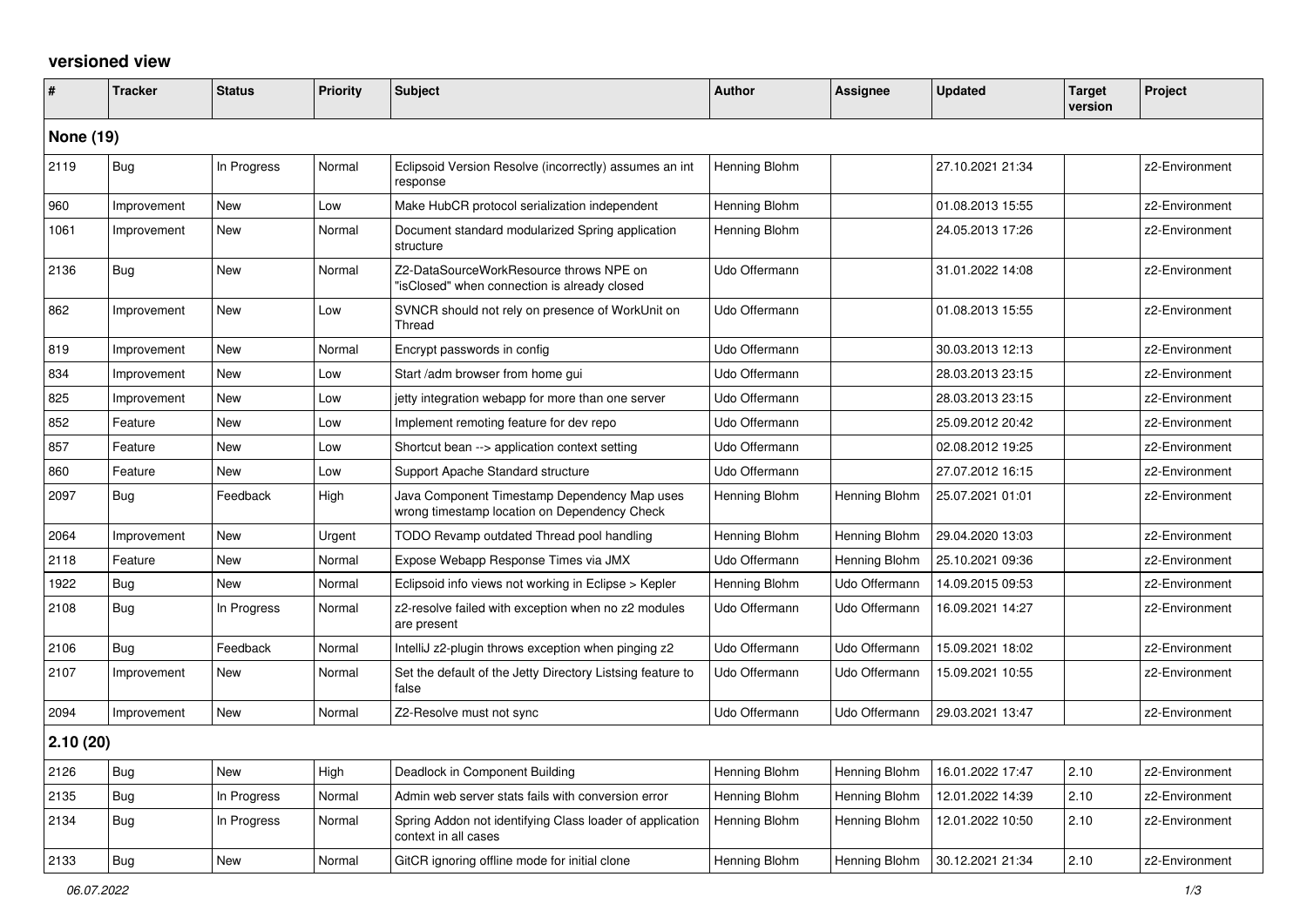| #         | <b>Tracker</b> | <b>Status</b> | <b>Priority</b> | Subject                                                                                   | <b>Author</b> | <b>Assignee</b> | <b>Updated</b>   | <b>Target</b><br>version | Project        |
|-----------|----------------|---------------|-----------------|-------------------------------------------------------------------------------------------|---------------|-----------------|------------------|--------------------------|----------------|
| 2078      | Improvement    | New           | Normal          | Drop gitcr compatibility handling of refs/remotes/origin/                                 | Henning Blohm | Henning Blohm   | 18.08.2021 22:57 | 2.10                     | z2-Environment |
| 2060      | Bug            | New           | Normal          | Eclipsoid server-side does not respond with correct z2<br>version at connection test      | Henning Blohm | Henning Blohm   | 11.07.2021 16:28 | 2.10                     | z2-Environment |
| 2059      | Improvement    | In Progress   | Normal          | Enhance standard module layout for better reload<br>performance due to impl updates.      | Henning Blohm | Henning Blohm   | 11.07.2021 16:27 | 2.10                     | z2-Environment |
| 2067      | Improvement    | New           | Normal          | Add static lookup utility methods to<br>IComponentsLookup, IComponentsManager etc.        | Henning Blohm | Henning Blohm   | 11.07.2021 11:56 | 2.10                     | z2-Environment |
| 2083      | Improvement    | In Progress   | Normal          | Implement a remote CR reducing Clone Efforts with<br>GitCR                                | Henning Blohm | Henning Blohm   | 11.07.2021 10:59 | 2.10                     | z2-Environment |
| 2062      | Bug            | New           | Normal          | Sync not completing correctly when repo definition itself<br>is updated.                  | Henning Blohm | Henning Blohm   | 11.07.2021 10:58 | 2.10                     | z2-Environment |
| 2026      | Improvement    | New           | Normal          | Add more performance logging data                                                         | Henning Blohm | Henning Blohm   | 11.07.2021 10:58 | 2.10                     | z2-Environment |
| 2087      | Improvement    | New           | Normal          | Upgrade to Jetty 11                                                                       | Henning Blohm | Henning Blohm   | 08.04.2021 23:17 | 2.10                     | z2-Environment |
| 2091      | Improvement    | New           | Normal          | Upgrade to ECJ for Java 16                                                                | Henning Blohm | Henning Blohm   | 23.03.2021 10:57 | 2.10                     | z2-Environment |
| 2086      | Improvement    | New           | Normal          | Adapt Jakarta EE 9 and Java 16                                                            | Henning Blohm | Henning Blohm   | 23.03.2021 10:51 | 2.10                     | z2-Environment |
| 2101      | Feature        | New           | Normal          | Z2-Info Pane as z2 webapp                                                                 | Udo Offermann | Henning Blohm   | 13.09.2021 14:14 | 2.10                     | z2-Environment |
| 2070      | Improvement    | New           | Normal          | Eclipsoid dependency view to include test references                                      | Henning Blohm | Udo Offermann   | 11.07.2021 16:27 | 2.10                     | z2-Environment |
| 1940      | Improvement    | New           | Normal          | outdated copyright notice in Eclipsoid when installing in<br>eclipse                      | Henning Blohm | Udo Offermann   | 11.07.2021 10:58 | 2.10                     | z2-Environment |
| 1936      | Feature        | New           | Normal          | com.zfabrik.intellij.z2plugin shall reuse existing .iml files<br>when creating z2 Modules | Udo Offermann | Udo Offermann   | 11.07.2021 10:58 | 2.10                     | z2-Environment |
| 1935      | Feature        | New           | Normal          | z2-plugin showing arming state on modules in project<br>view pane                         | Udo Offermann | Udo Offermann   | 11.07.2021 10:58 | 2.10                     | z2-Environment |
| 1933      | Feature        | New           | Normal          | z2-resolve should not replace unchanged files                                             | Udo Offermann | Udo Offermann   | 11.07.2021 10:58 | 2.10                     | z2-Environment |
| 2.9.1b(1) |                |               |                 |                                                                                           |               |                 |                  |                          |                |
| 2131      | Feature        | In Progress   | Normal          | Release v2.9.1b                                                                           | Henning Blohm | Henning Blohm   | 20.12.2021 18:53 | 2.9.1 <sub>b</sub>       | z2-Environment |
| 3.0(12)   |                |               |                 |                                                                                           |               |                 |                  |                          |                |
| 1881      | Improvement    | New           | Normal          | Port Maven Component Repository                                                           | Henning Blohm |                 | 15.04.2017 13:33 | $3.0\,$                  | z2-Environment |
| 1896      | Feature        | New           | Normal          | Port Hadoop Job Capability to 3.0                                                         | Henning Blohm |                 | 01.06.2015 10:52 | $3.0\,$                  | z2-Environment |
| 1886      | <b>Bug</b>     | New           | Normal          | GitCR deletes clone in some circumstances                                                 | Henning Blohm |                 | 20.02.2015 14:10 | 3.0                      | z2-Environment |
| 849       | Feature        | New           | High            | eclipsoid: Project Validation                                                             | Udo Offermann |                 | 15.04.2014 14:36 | $3.0\,$                  | z2-Environment |
| 1479      | Improvement    | New           | Normal          | Switch context class loader for defined z2 programming<br>models                          | Henning Blohm | Henning Blohm   | 15.04.2017 13:33 | 3.0                      | z2-Environment |
| 1893      | Feature        | New           | Normal          | Port reference documentation                                                              | Henning Blohm | Henning Blohm   | 15.04.2017 13:32 | $3.0\,$                  | z2-Environment |
| 1879      | Improvement    | New           | Normal          | Repository ids and dependencies                                                           | Henning Blohm | Henning Blohm   | 01.02.2015 16:48 | 3.0                      | z2-Environment |